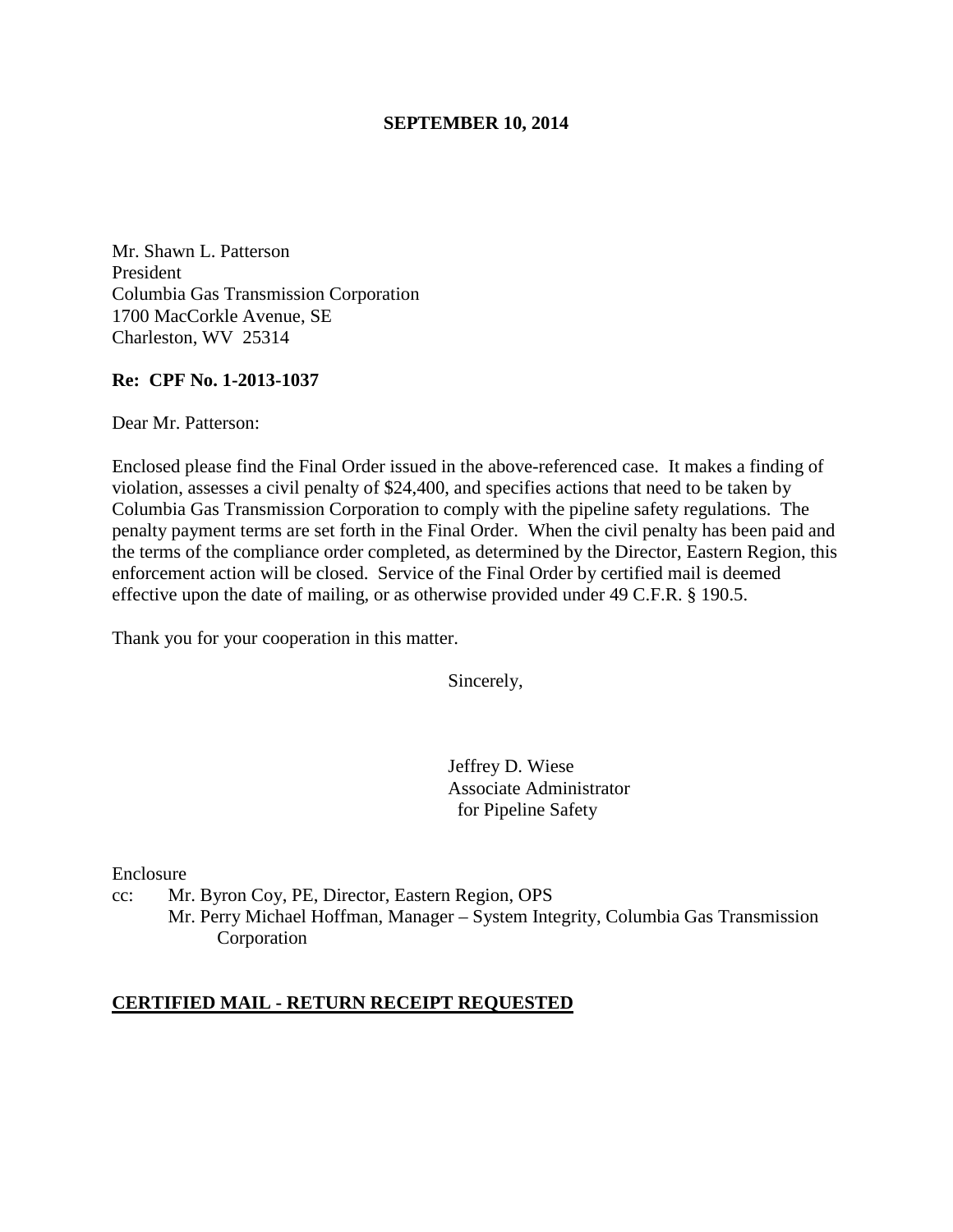## **U.S. DEPARTMENT OF TRANSPORTATION PIPELINE AND HAZARDOUS MATERIALS SAFETY ADMINISTRATION OFFICE OF PIPELINE SAFETY WASHINGTON, D.C. 20590**

**In the Matter of )** 

**Columbia Gas Transmission Corporation, ) CPF No. 1-2013-1037** 

**\_\_\_\_\_\_\_\_\_\_\_\_\_\_\_\_\_\_\_\_\_\_\_\_\_\_\_\_\_\_\_\_\_\_\_\_\_\_\_\_\_\_ )** 

 **)** 

 **)** 

**\_\_\_\_\_\_\_\_\_\_\_\_\_\_\_\_\_\_\_\_\_\_\_\_\_\_\_\_\_\_\_\_\_\_\_\_\_\_\_\_\_\_)** 

**Respondent. )** 

# **FINAL ORDER**

Between July 23-31, 2012, pursuant to 49 U.S.C. § 60117, inspectors from the New York State Department of Public Service (NYSDPS), acting as agents for the Pipeline and Hazardous Materials Safety Administration (PHMSA), Office of Pipeline Safety (OPS), pursuant to Chapter 601 of 49 United States Code, conducted an on-site pipeline safety inspection of the facilities and records of Columbia Gas Transmission Corporation (CGT) Millennium Pipeline facilities in Kirkwood, NY. CGT, a subsidiary of Columbia Pipeline Group, operates approximately 12,000 miles of pipeline, transporting an average of 3 billion cubic feet of natural gas per day through 10 states.<sup>1</sup>

As a result of the inspection, the Director, Eastern Region, OPS (Director), issued to Respondent, by letter dated December 23, 2013, a Notice of Probable Violation, Proposed Civil Penalty, and Proposed Compliance Order (Notice), which also included a warning pursuant to 49 C.F.R. § 190.205. In accordance with 49 C.F.R. § 190.207, the Notice proposed finding that CGT had committed various violations of 49 C.F.R. Part 192 and proposed assessing a civil penalty of \$24,400 for the alleged violations. The Notice also proposed ordering Respondent to take certain measures to correct the alleged violations. The warning items required no further action, but warned the operator to correct the probable violation.

CGT responded to the Notice by letter dated February 11, 2014 (Response). The company did not contest the allegations of violation but provided information concerning the corrective actions it had taken and submitted copies of its revised procedures. Respondent did not request a hearing and therefore has waived its right to one.

 $\overline{a}$ <sup>1</sup> See http://www.columbiapipelinegroup.com/en/about-us/our-companies.aspx#columbiagastransmission, last visited on August 7, 2014.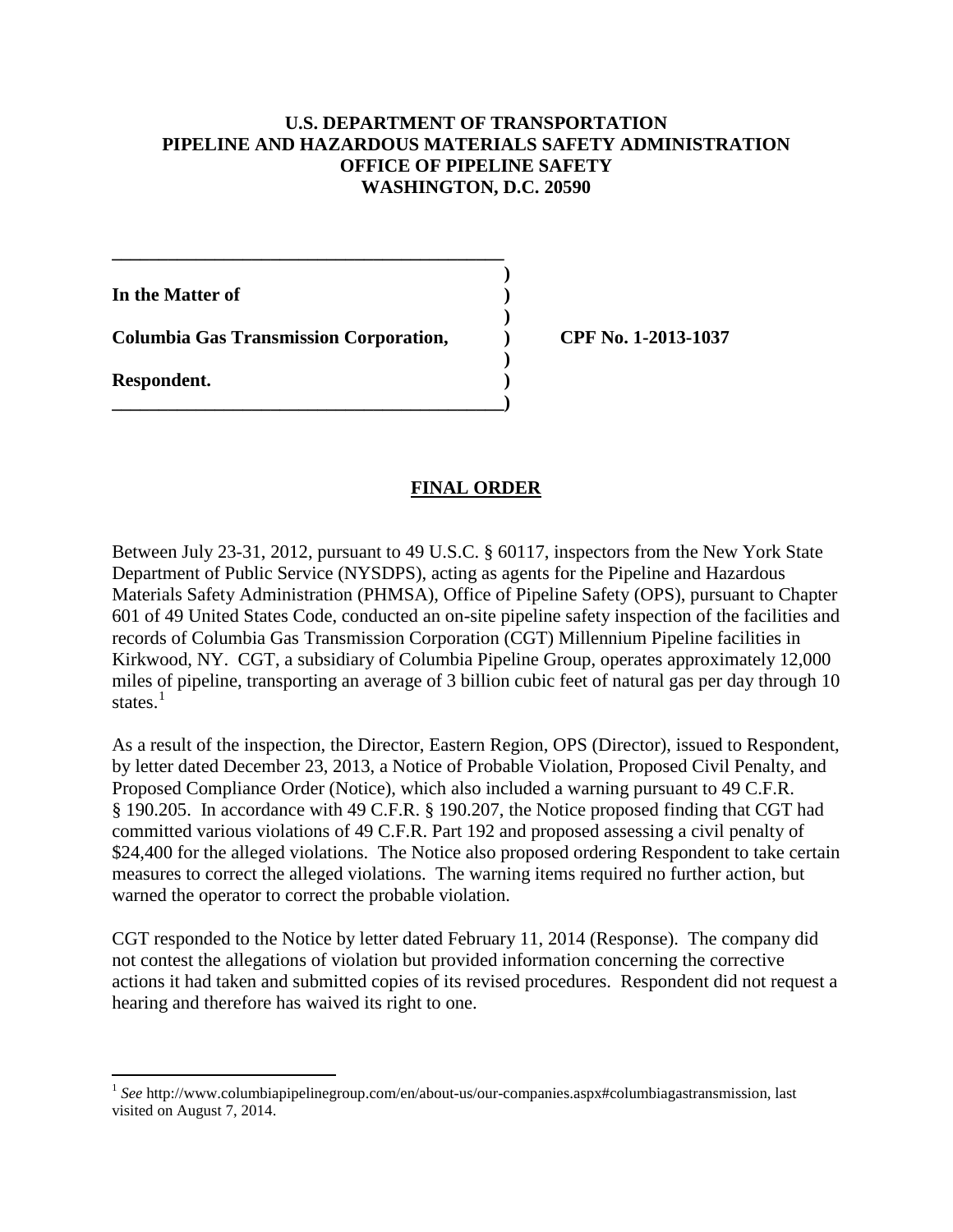### **FINDING OF VIOLATION**

In its Response and, CGT did not contest the allegation in the Notice that it violated 49 C.F.R. Part 192, as follows:

**Item 1:** The Notice alleged that Respondent violated 49 C.F.R. § 192.603, which states in relevant part:

#### **§ 192.603 General Provisions.**

 $(a)$ ...

 $\overline{a}$ 

 (b) Each operator shall keep records necessary to administer the procedures established under § 192.605.

The Notice alleged that Respondent violated 49 C.F.R. § 192.603 by failing to keep records necessary to administer the procedures established under § 192.605. Specifically, the Notice alleged that CGT failed to adequately document what caused a compressor station emergency shutdown (ESD) in its Abnormal Operations Report as required by its procedures. Respondent did not contest this allegation of violation. Accordingly, based upon a review of all of the evidence, I find that Respondent violated 49 C.F.R. § 192.603 by failing to keep records necessary to administer the procedures established under § 192.605.

This finding of violation will be considered a prior offense in any subsequent enforcement action taken against Respondent.

#### **ASSESSMENT OF PENALTY**

Under 49 U.S.C. § 60122, Respondent is subject to an administrative civil penalty not to exceed \$200,000 per violation for each day of the violation, up to a maximum of \$2,000,000 for any related series of violations.<sup>2</sup> In determining the amount of a civil penalty under 49 U.S.C. § 60122 and 49 C.F.R. § 190.225, I must consider the following criteria: the nature, circumstances, and gravity of the violation, including adverse impact on the environment; the degree of Respondent's culpability; the history of Respondent's prior offenses; and any effect that the penalty may have on its ability to continue doing business; and the good faith of Respondent in attempting to comply with the pipeline safety regulations. In addition, I may consider the economic benefit gained from the violation without any reduction because of subsequent damages, and such other matters as justice may require. The Notice proposed a total civil penalty of \$24,400 for the violations cited above.

**Item 1:** The Notice proposed a civil penalty of \$24,400 for Respondent's violation of 49 C.F.R. § 192.603, for failing to keep document adequate records necessary to administer the procedures under § 192.605. CGT neither contested the allegation nor presented any evidence or argument

<sup>&</sup>lt;sup>2</sup> The Pipeline Safety, Regulatory Certainty, and Job Creation Act of 2011, Pub. L. No. 112-90, § 2(a)(1), 125 Stat. 1904, January 3, 2012, increased the civil penalty liability for violating a pipeline safety standard to \$200,000 per violation for each day of the violation, up to a maximum of \$2,000,000 for any related series of violations.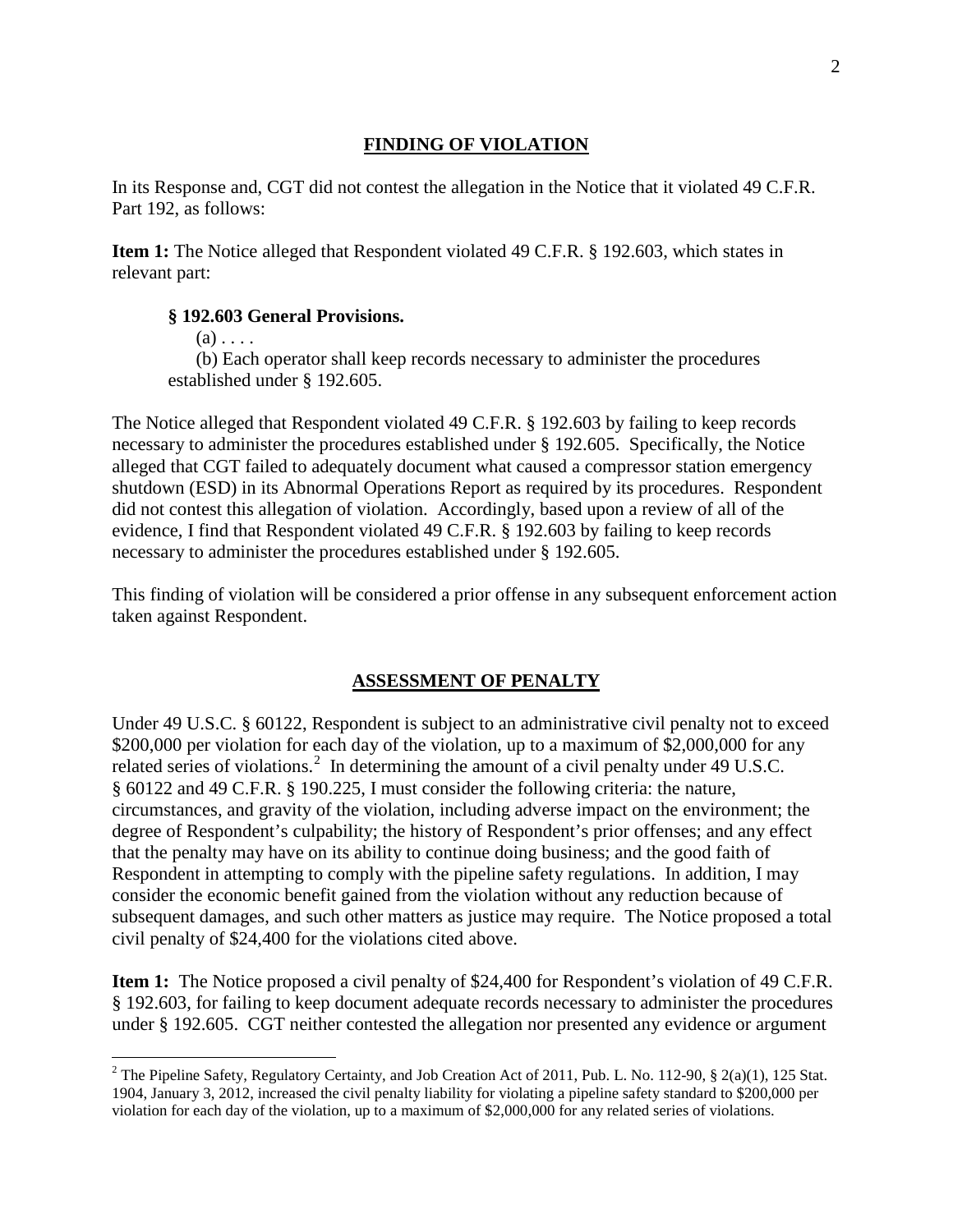justifying a reduction in the proposed penalty. Respondent failed to comply with its own procedures for documenting abnormal operations. Operators must properly follow procedures regarding abnormal operations in order to respond to, investigate, and correct the cause of an unintended shutdown, which could result in a hazard. Accordingly, having reviewed the record and considered the assessment criteria, I assess Respondent a civil penalty of \$24,400 for violation of 49 C.F.R. § 192.603.

In summary, having reviewed the record and considered the assessment criteria for each of the Items cited above, I assess Respondent a total civil penalty of **\$24,400**.

### **COMPLIANCE ORDER**

The Notice proposed a compliance order with respect to Item 1 in the Notice for violation of 49 C.F.R. § 60118. Under 49 U.S.C. § 60118(a), each person who engages in the transportation of gas or who owns or operates a pipeline facility is required to comply with the applicable safety standards established under chapter 601. Pursuant to the authority of 49 U.S.C. § 60118(b) and 49 C.F.R. § 190.217, Respondent is ordered to take the following actions to ensure compliance with the pipeline safety regulations applicable to its operations:

> 1. With respect to the violation of § 192.603 (**Item 1**), Respondent must perform an analysis to determine the cause of the ESD activation and submit the analysis to the Director within 90 days after receipt of this Final Order.

The Director may grant an extension of time to comply with any of the required items upon a written request timely submitted by the Respondent and demonstrating good cause for an extension.

Failure to comply with this Order may result in the administrative assessment of civil penalties not to exceed \$200,000 for each violation for each day the violation continues or in referral to the Attorney General for appropriate relief in a district court of the United States.

#### **WARNING ITEMS**

With respect to Items 2 and 3, the Notice alleged probable violations of Part 192 but did not propose a civil penalty or compliance order for these items. Therefore, these are considered to be warning items. The warnings were for:

49 C.F.R. § 192.603 **(Item 2)** ─ Respondent's alleged failure to keep records necessary to administer the procedures established under § 192.605, specifically the records of the capacity review of each and every overpressure protection device required by § 192.743(a); and

49 C.F.R. § 192.603 **(Item 3)** ─ Respondent's alleged failure to keep records necessary to administer the procedures established under § 192.605, specifically